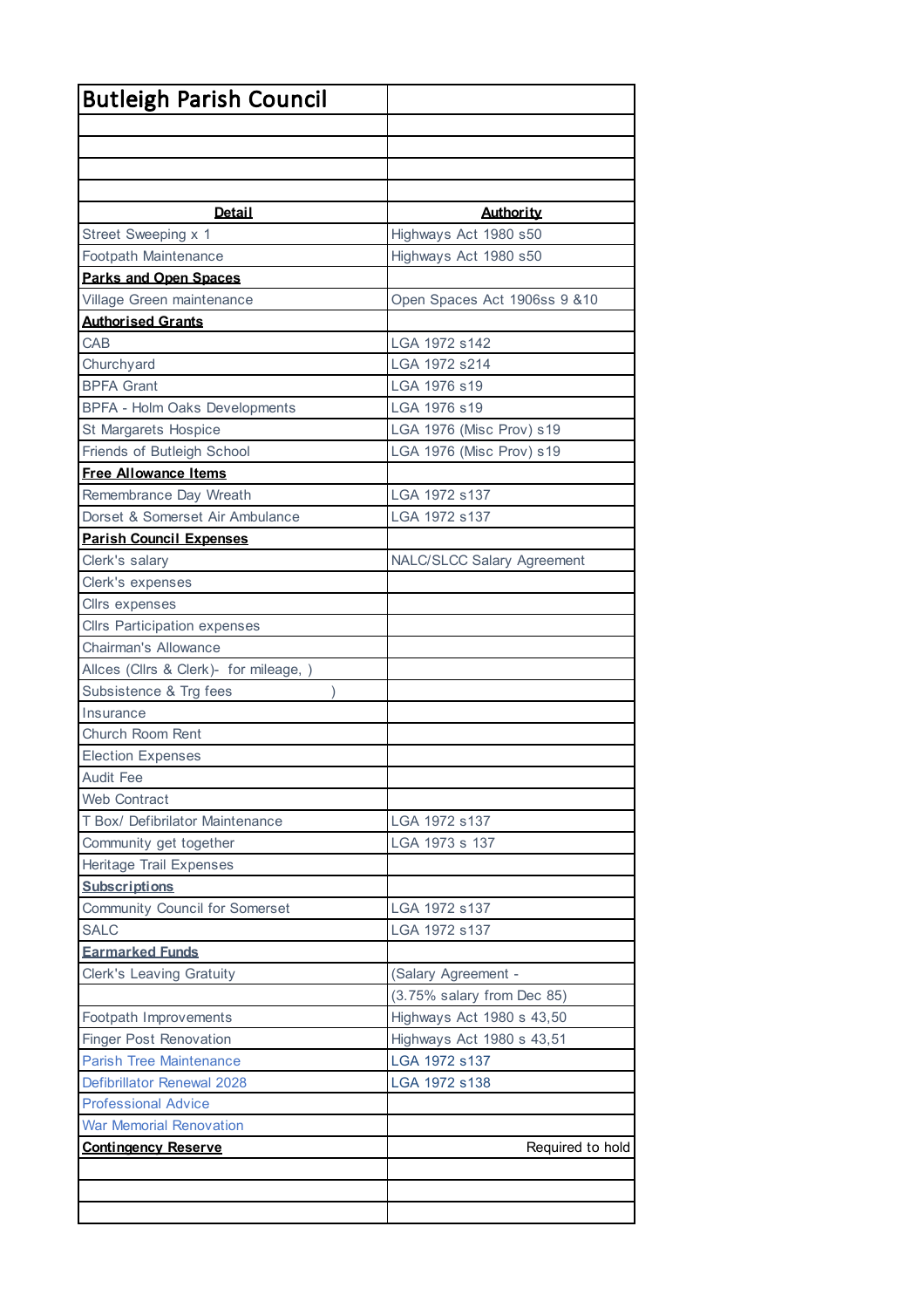| (Free Allce (LGA 1972 s137) Max £5651.34 |                                                                        |
|------------------------------------------|------------------------------------------------------------------------|
| 719 electors @ £7.86 = £5651.34 )        |                                                                        |
|                                          |                                                                        |
|                                          | <b>NOTES</b>                                                           |
|                                          | 1. Grants to be paid in full on receipt of the Precept, by Resolution  |
| 2. Contributions are                     | to be paid only on request, when the need has b                        |
|                                          | Each payment requires a formal Resolution to be passed, after this has |
|                                          | Unless otherwise agreed in advance, PC contributions will norm         |
|                                          | 3. Payments of PC expenses and contractors bills require to be ap-     |
|                                          | pulished on a PC   meeting's Agenda                                    |
|                                          | 4. Earmarked Funds are only to be released by formal Resolution of     |
| necessity of the intended use.           |                                                                        |
|                                          |                                                                        |
|                                          |                                                                        |
|                                          |                                                                        |
| Monies still to be paid 2021/22 Amount   |                                                                        |
|                                          |                                                                        |
| <b>Street Sweeping</b>                   | 480.00                                                                 |
| Footpath Maintenance (Strimming)         | 130.00                                                                 |
| Village Green Maint                      | 390.00                                                                 |
| Remebrqnce Day Wreath                    | 100.00                                                                 |
| Salary                                   | 3600.00                                                                |
| <b>Clerks Expenses</b>                   | 150.00                                                                 |
| Cllrs Ex's                               | 360.00                                                                 |
| Chairman Allowance                       | 200.00                                                                 |
| Cllrs & Clerk Training and exps          | 290.00                                                                 |
| Church Room rent                         | 200.00                                                                 |
|                                          |                                                                        |
| <b>Election expenses</b>                 | 750.00                                                                 |
| <b>Audit Fee</b>                         | 200.00                                                                 |
| Web fee                                  | 25.00                                                                  |
| <b>Speed Indicator Device</b>            | 4000.00                                                                |
| <b>Clerks Leaving</b>                    | 2771.58                                                                |
| Footpath Improvements                    | 781.27                                                                 |
| Trees on Long Drove                      | 400.00                                                                 |
| <b>Professional Advice</b>               | 1000.00                                                                |
| Contingency Reserve (25% annual Exp)     | 3750.00                                                                |
|                                          | 19577.85                                                               |
|                                          |                                                                        |
| <b>Bank Balance</b>                      | 15589.29                                                               |
| Plus VAT to reclaim                      | 949.20                                                                 |
| less predicted spend                     | 9075.00                                                                |
|                                          |                                                                        |
| Estimated balance cfwd                   | 7463.49                                                                |
|                                          |                                                                        |
|                                          |                                                                        |
|                                          |                                                                        |
|                                          |                                                                        |
|                                          |                                                                        |
| <b>Finger Posts</b>                      |                                                                        |
|                                          | Refurbish plus new finger Glastonb                                     |
| Top Blagrove Hill                        |                                                                        |
| Wickhams Cross                           | Refubish                                                               |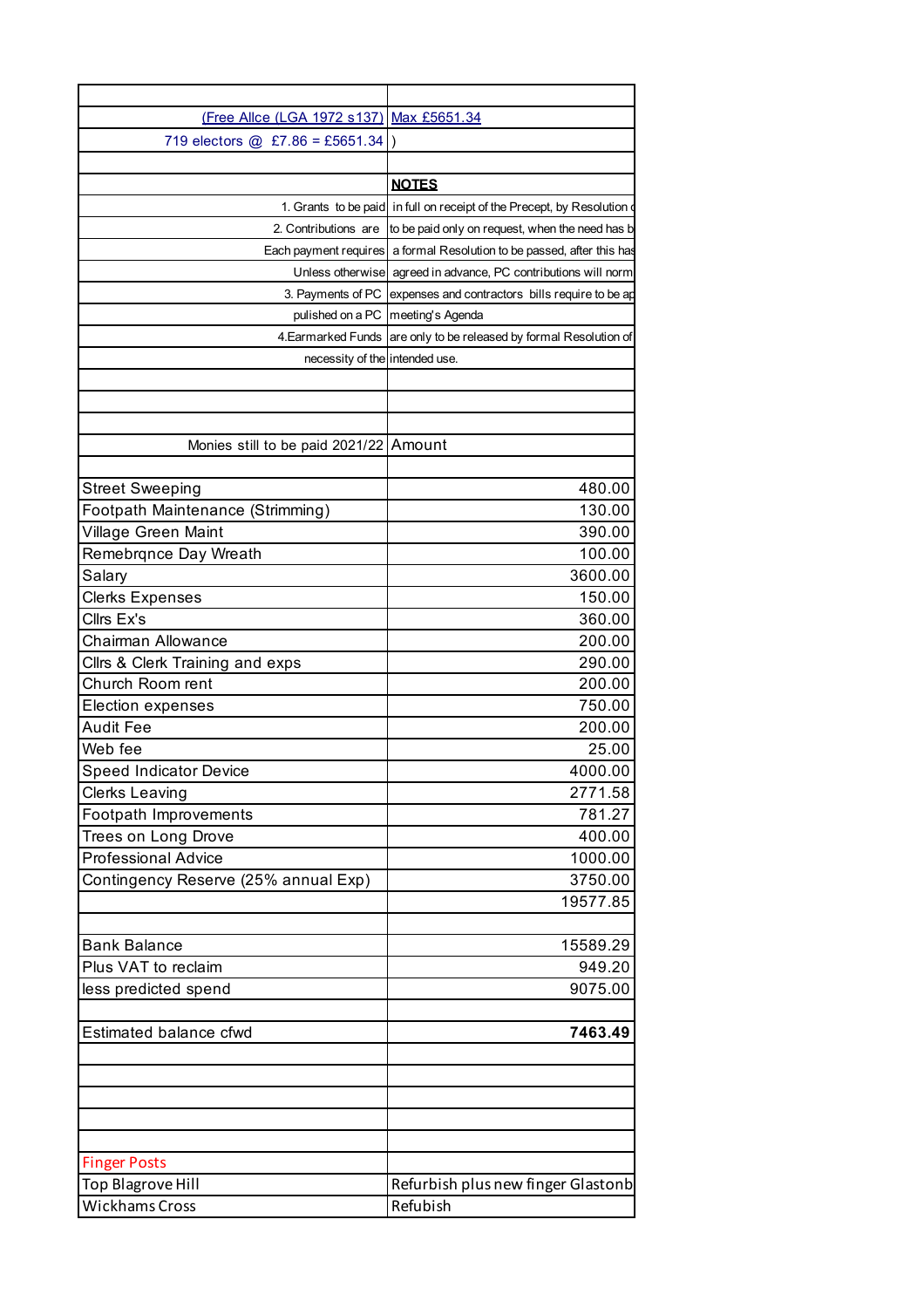| <b>Clapps Corner</b>                | Refurbish plus new finger          |
|-------------------------------------|------------------------------------|
| Moorhouse                           | Refurbish                          |
| <b>Butleigh Wootton cross roads</b> | Refurbish                          |
|                                     |                                    |
|                                     |                                    |
| Raynalds Way top of Sourdown        | Not a cast post-Finial on top £275 |
|                                     | OR NEW post complete £2100         |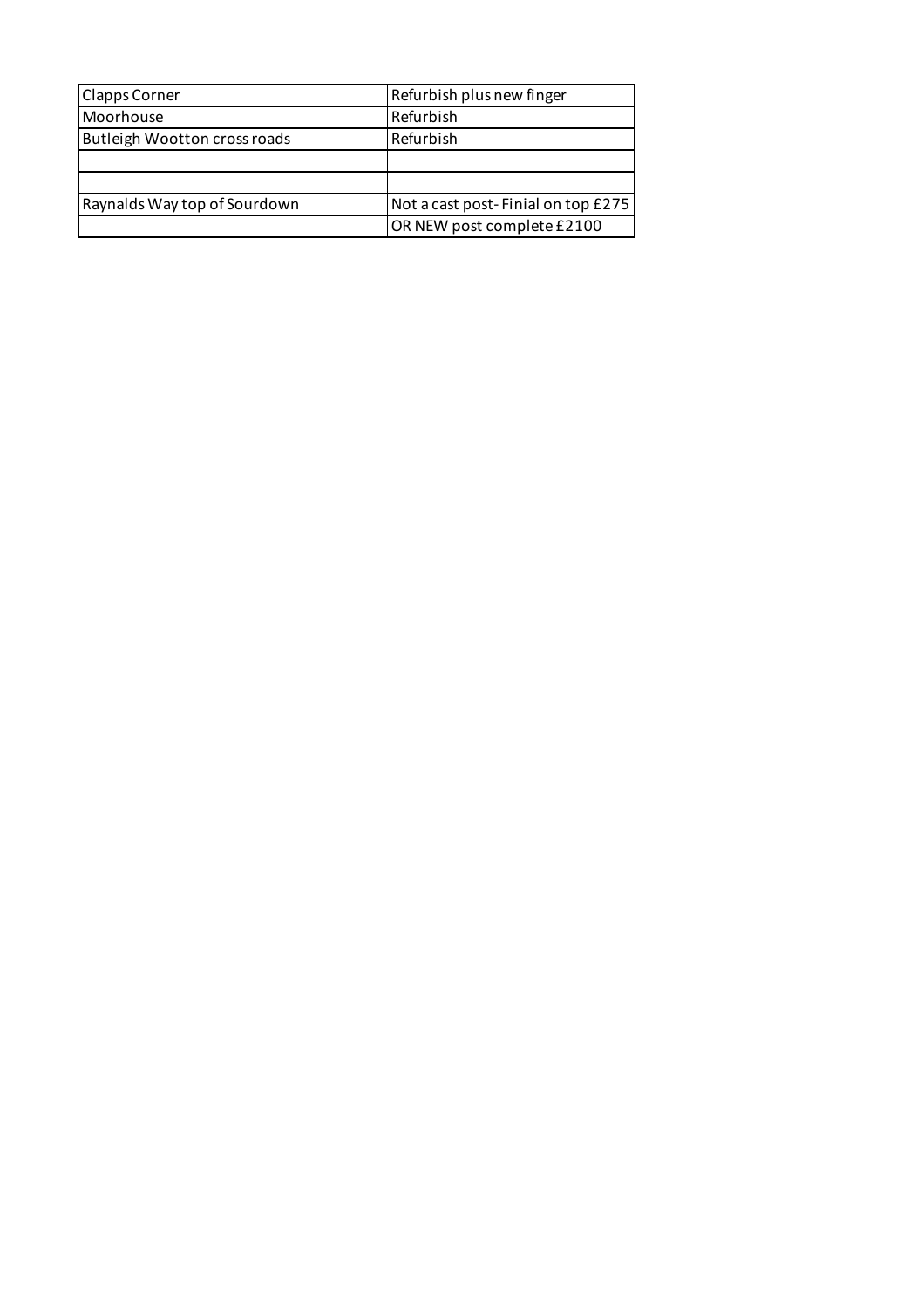| Precept Bid 2022/23                      |                             |                            |              |
|------------------------------------------|-----------------------------|----------------------------|--------------|
|                                          |                             |                            |              |
|                                          |                             |                            |              |
|                                          |                             |                            |              |
|                                          |                             |                            |              |
| <b>Remarks</b>                           | <b>Total Amount</b>         | <b>Any Change?</b>         | <b>Grant</b> |
| November plus spraying footpath          | £400.00                     |                            |              |
| June and October                         | £400.00                     |                            |              |
| 18 cuts - Apr to Dec                     | £540.00                     |                            |              |
|                                          |                             |                            |              |
|                                          | £150.00                     |                            |              |
| up to max 50% of net cost                | £1,850.00                   |                            |              |
|                                          | £2,000.00                   |                            |              |
| up to max 50% of net cost                | £900.00                     |                            |              |
|                                          | £400.00                     |                            |              |
| Donation to project match funded         |                             |                            |              |
|                                          |                             |                            |              |
| Purchase of wreath<br>Donation           | £100.00<br>£350.00          |                            |              |
|                                          |                             |                            |              |
|                                          |                             | £3,600.00 NALC negotiating |              |
| Stationery, postage etc                  | £200.00                     |                            |              |
|                                          | £200.00                     |                            |              |
| 8 x £20.00 max allowed -b/fwd            | £160.00                     |                            |              |
| Max permitted - b/fwd                    | £200.00                     |                            |              |
|                                          | £200.00                     |                            |              |
|                                          |                             |                            |              |
|                                          | £850.00                     |                            |              |
|                                          | £200.00                     |                            |              |
|                                          | £300.00                     |                            |              |
|                                          | £25.00                      | Not eligible to pay        |              |
| Refurbishment Annual £50 + other £100    | £150.00                     |                            |              |
|                                          | £100.00                     |                            |              |
|                                          | £130.00                     |                            |              |
|                                          |                             |                            |              |
|                                          | £0.00                       |                            |              |
|                                          | £250.00                     |                            |              |
|                                          |                             |                            |              |
| Includes C/Fwd                           | £2,771.58                   |                            |              |
|                                          |                             |                            |              |
| Improvements to furniture<br>Renovations | £100.00<br>£1,475.00 BW x 2 |                            |              |
| Long Drove and Village Green             | £400.00                     |                            |              |
| ? Put back a sum each year to cover?     | £400.00                     |                            |              |
|                                          | £1,000.00                   |                            |              |
|                                          | £500.00                     |                            |              |
| 25% of annual expenditure - c/fwd amount | £3,750.00                   |                            |              |
|                                          | £24,051.58                  |                            |              |
|                                          |                             |                            |              |
| <b>Estimated Balance cf</b>              | £7.463.49                   |                            |              |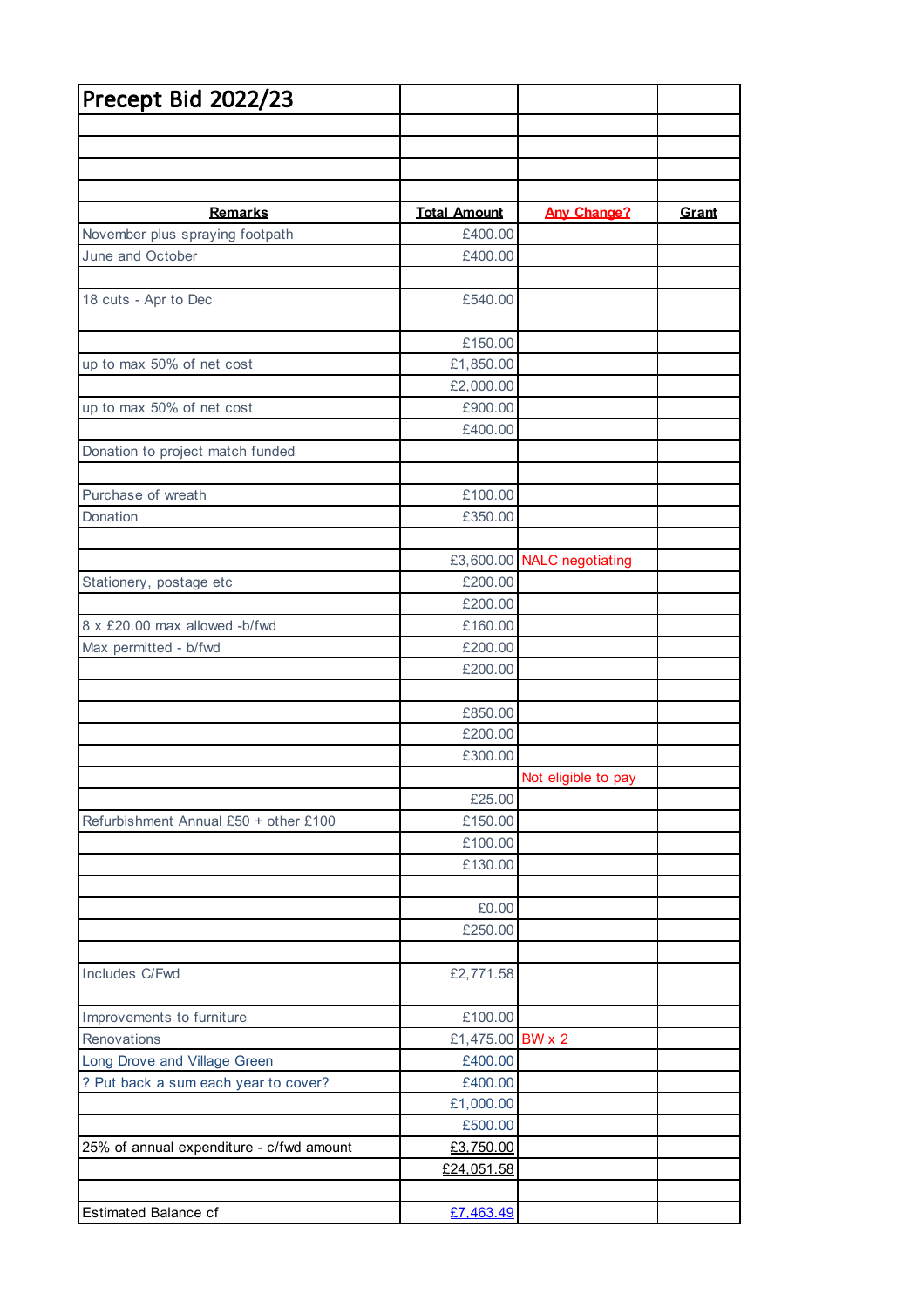| <b>Estimated Precept required</b>                                        | £16,588.09 |                      |  |
|--------------------------------------------------------------------------|------------|----------------------|--|
|                                                                          |            |                      |  |
| <b>Precept required £16,500.00</b>                                       |            | (rounded up or down) |  |
|                                                                          |            |                      |  |
|                                                                          |            |                      |  |
|                                                                          |            |                      |  |
| of the PC for each grant                                                 |            |                      |  |
| een approved by the PC and when supporting bills/invoices are submitted. |            |                      |  |
| been included in the published Agenda for a meeting.                     |            |                      |  |
| ally not exceed 50% of total net costs.                                  |            |                      |  |
| proved by Resolution after being                                         |            |                      |  |
|                                                                          |            |                      |  |
| the PC, following previous agreement to the                              |            |                      |  |
|                                                                          |            |                      |  |
|                                                                          |            |                      |  |
|                                                                          |            |                      |  |
|                                                                          |            |                      |  |
| Likely to be paid?                                                       | Poss cfwd  |                      |  |
|                                                                          |            |                      |  |
| 480.00                                                                   |            |                      |  |
|                                                                          |            |                      |  |
| 130.00                                                                   |            |                      |  |
| 390.00                                                                   |            |                      |  |
| 100.00                                                                   |            |                      |  |
| 3600.00                                                                  |            |                      |  |
| 150.00                                                                   |            |                      |  |
|                                                                          | 360.00     |                      |  |
|                                                                          | 200.00     |                      |  |
|                                                                          | 290.00     |                      |  |
| 200.00                                                                   |            |                      |  |
|                                                                          | 750.00     |                      |  |
|                                                                          | 200.00     |                      |  |
| 25.00                                                                    |            |                      |  |
| 4000.00                                                                  |            |                      |  |
|                                                                          | 2771.58    |                      |  |
|                                                                          | 781.27     |                      |  |
|                                                                          |            |                      |  |
|                                                                          | 400.00     |                      |  |
|                                                                          | 1000.00    |                      |  |
|                                                                          | 3750.00    |                      |  |
| 9075.00                                                                  | 10502.85   |                      |  |
|                                                                          |            |                      |  |
|                                                                          |            |                      |  |
|                                                                          |            |                      |  |
|                                                                          |            |                      |  |
|                                                                          |            |                      |  |
|                                                                          |            |                      |  |
|                                                                          |            |                      |  |
|                                                                          |            |                      |  |
|                                                                          |            |                      |  |
|                                                                          |            |                      |  |
|                                                                          |            |                      |  |
|                                                                          |            |                      |  |
|                                                                          |            |                      |  |
| £815                                                                     |            | <b>Suggest</b>       |  |
| £430                                                                     |            |                      |  |